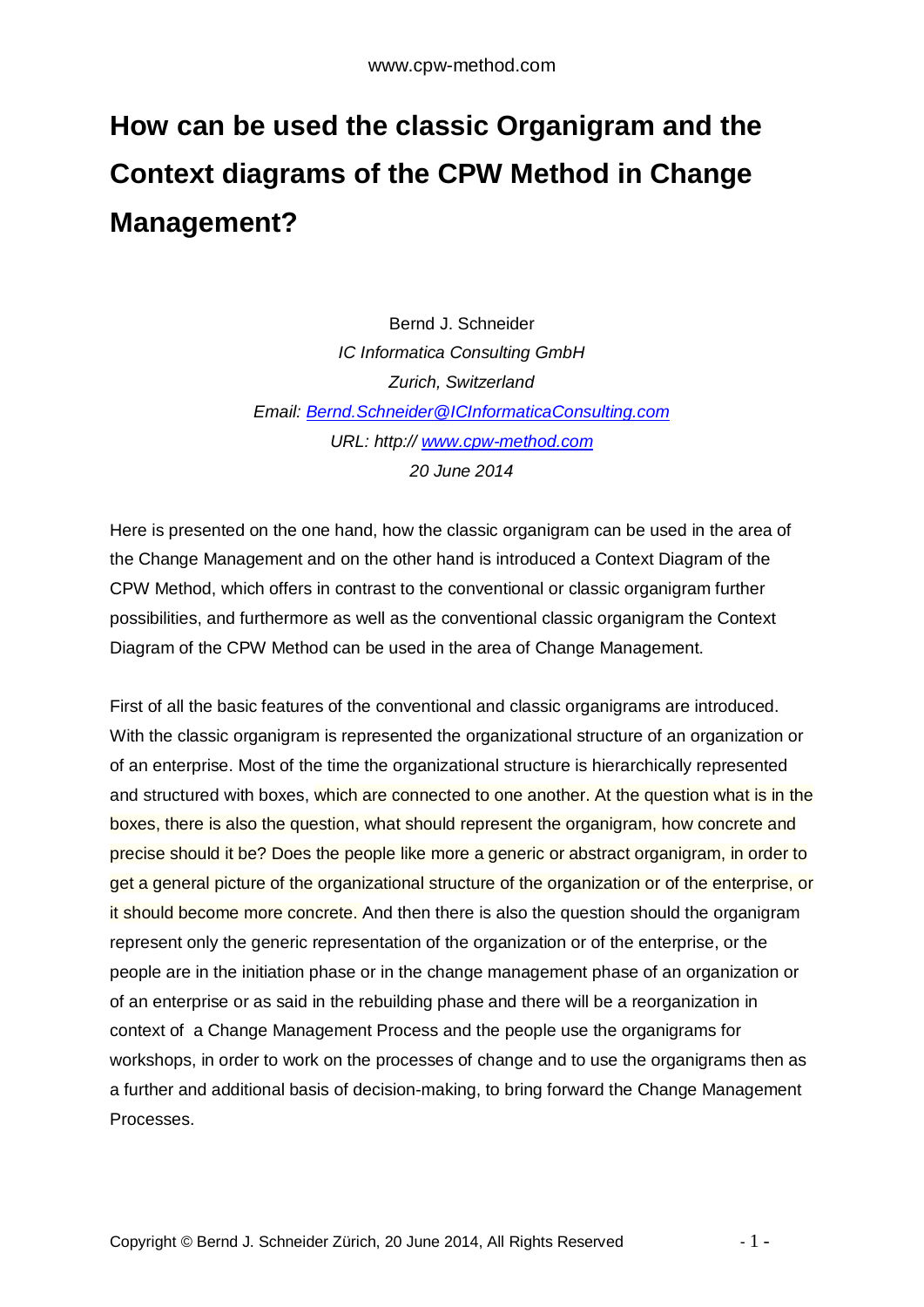At a classic conventional organigram in the boxes can be shown for example the management functions or the management subfunctions like for example: Executive Management, Senior Management, Management, Head of Department, Area Manager, Business Unit Manager, Department Manager, Team Leader, Subject Matter Expert, Member of Staff, and Employee. The management functions can be shown alone in one box, but they can be also combined with areas or with business areas, whereby an area can be a subject-specific area, but it can be also a geographic area. In general there is in addition a distinction between area and area function or business area and business area function, whereby in some cases this is also a question of interpretation. Areas can be subdivided furthermore into subareas and functions can be subdivided into subfunctions.

In addition there is the organizational unit, which can be described in general terms, but also concrete. This means to the organizational unit can belong the management function but also the area or the business area with the possible functions and subfunctions. The organizational unit can be also represented with an alpha-numeric abbreviation with an organisation-wide or an enterprise-wide naming convention.

Furthermore the concrete responsibility with first name and surname of a person can be also assigned to a box. At a person with first name and surname as a responsibility can be also mentioned the title of a person, but also the employee's level. In some cases the employee's level and the management function is the same and then again in some cases it is different.



*Fig. 1: The classic conventional Organigram*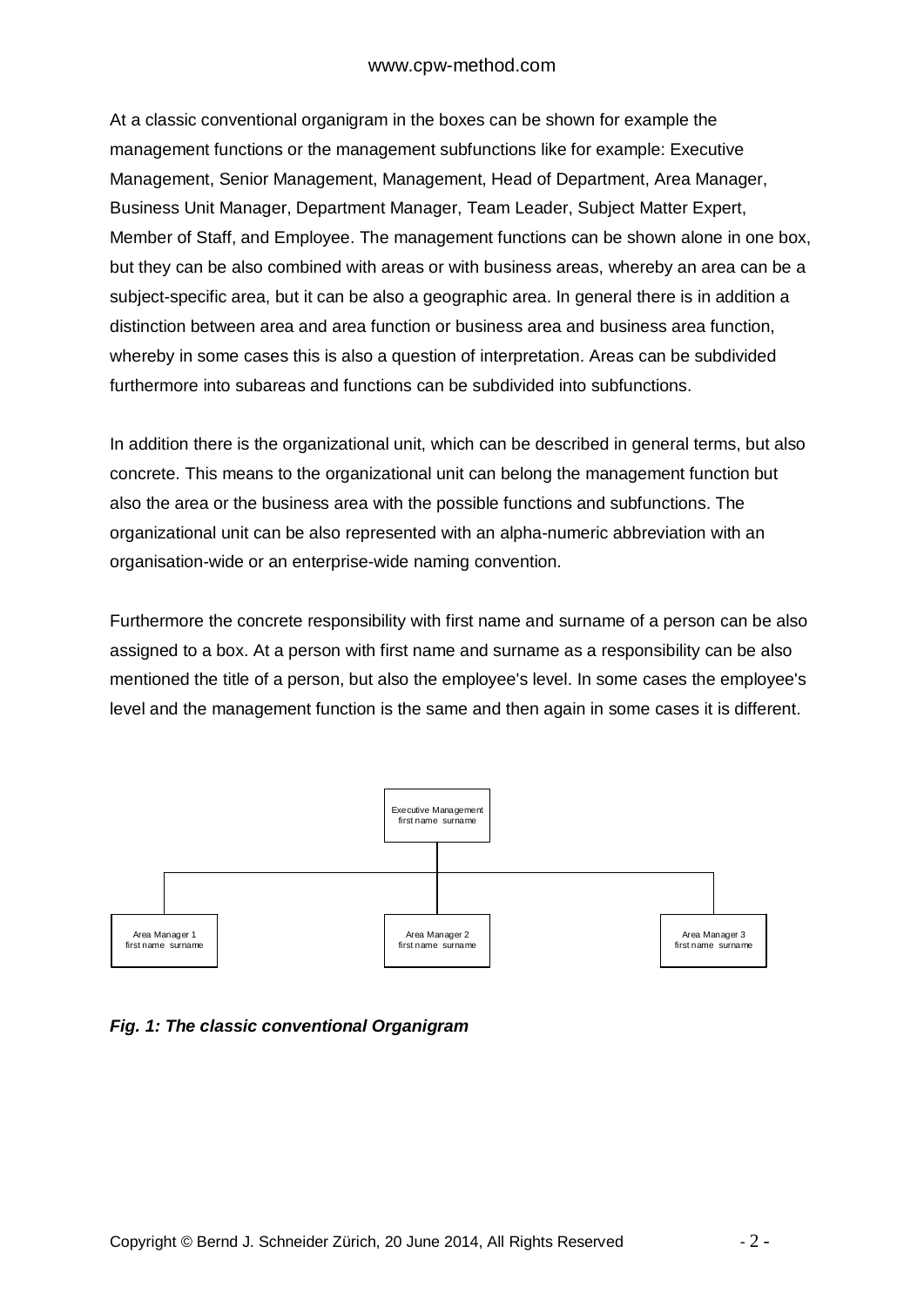If the descriptions of an organigram are not enough, to describe an organization or an enterprise in depth, then can be done this in more detail, to show then for example the detailed functions of the respective responsibilities, which are then described in the form with bullet points within a presentation ( Power point ) or as a text in a document ( Word ).

As said, many organigrams are described in general terms or abstract and not concrete. The reason for this is, because an organization or an enterprise wants to represent itself in general terms. Many organizations and enterprises want to represent itself only in general terms, because the reader of the organigrams should become only an overview or a generic impression, how the organization or how the enterprise is structured in general. And in some cases some organizations or enterprises don't want to disclose to much for some reason and among others also because of competitive reasons.

But the question is always, what the people want to achieve or to aim with an organigram of an organization or an enterprise? Does an organization or an enterprise want to represent itself in general, or is the sense and purpose of the organigrams important, to introduce a Change Management Process of an organization or an enterprise as an additional instrument? Then the situation will look completely different!

Then the existing organigrams can be too general, and they are not really usable in the Change Management Process of an organization or an enterprise, because the existing organigram turns out to be as old and outdated, inflexible, rigid and unclear structures, where first of all is not clear: Who is really responsible for what, and the people have to place the question, what are the responsibilities doing in their functions, and makes it sense, what they are doing? Is this really up to date? Does it really correspond to the objectives, what the organization or the enterprise want to achieve with their services and products here in this world?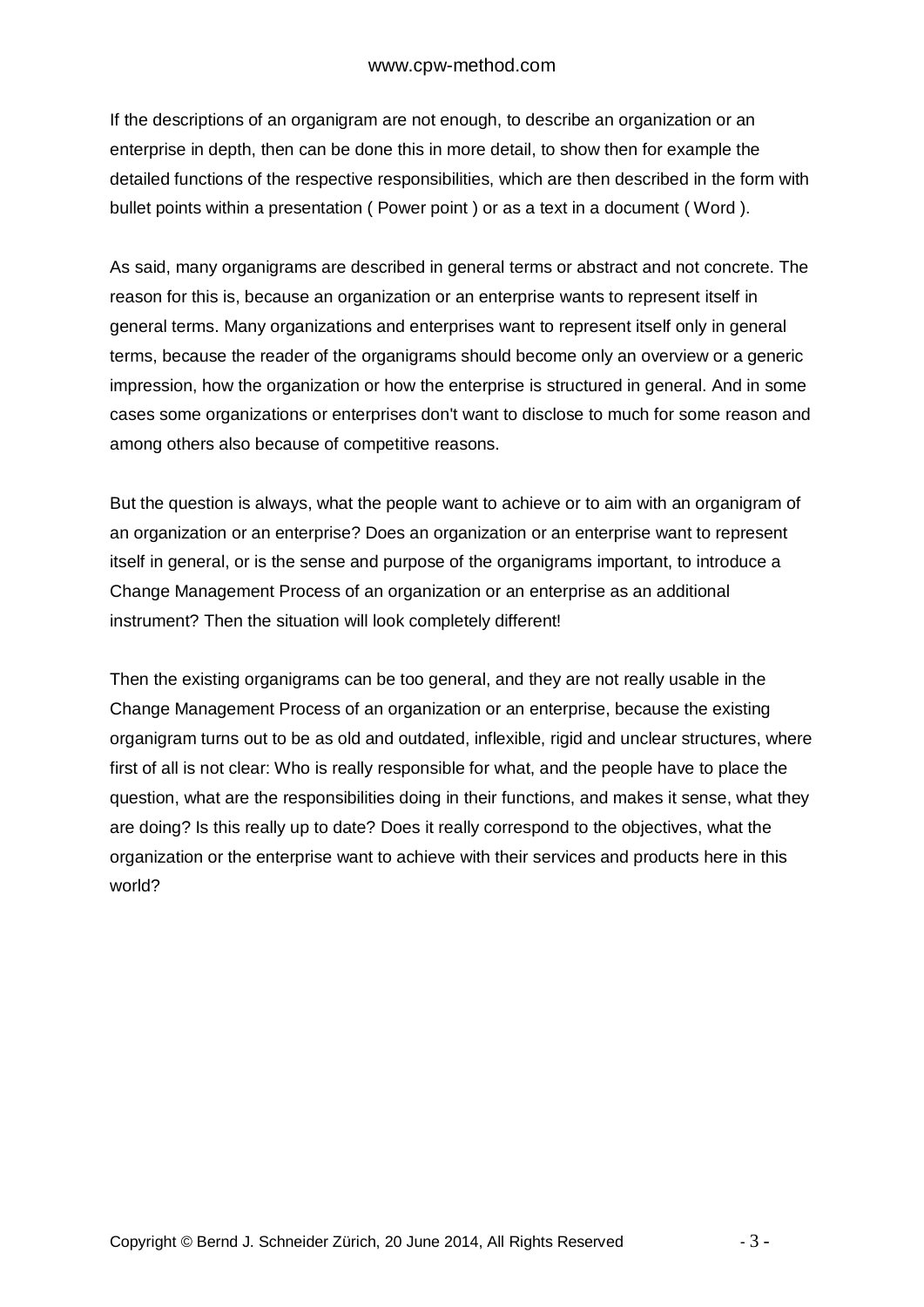In the phase of the Change Management Process they call not only into question nearly everything, but they place also the question, how it can be look like in future, and what should do the organization or the enterprise in future or what they want to achieve with their services and products here in this world?

In such complex Change Management Processes the features of the organigrams are not enough, but the organigrams are used then with references and in combination with presentations and further documents, where then is described in detail, what the responsibilities in their detailed functions should do then.

Where is now the connection from the CPW Method to the previous, described work steps with the classic organigrams? The conventional, classic organigram corresponds to the CPW Subject Context Diagram, where the responsibility is described with the features in a box.



## *Fig. 2: The classic conventional organigram corresponds to the CPW Subject Context Diagram*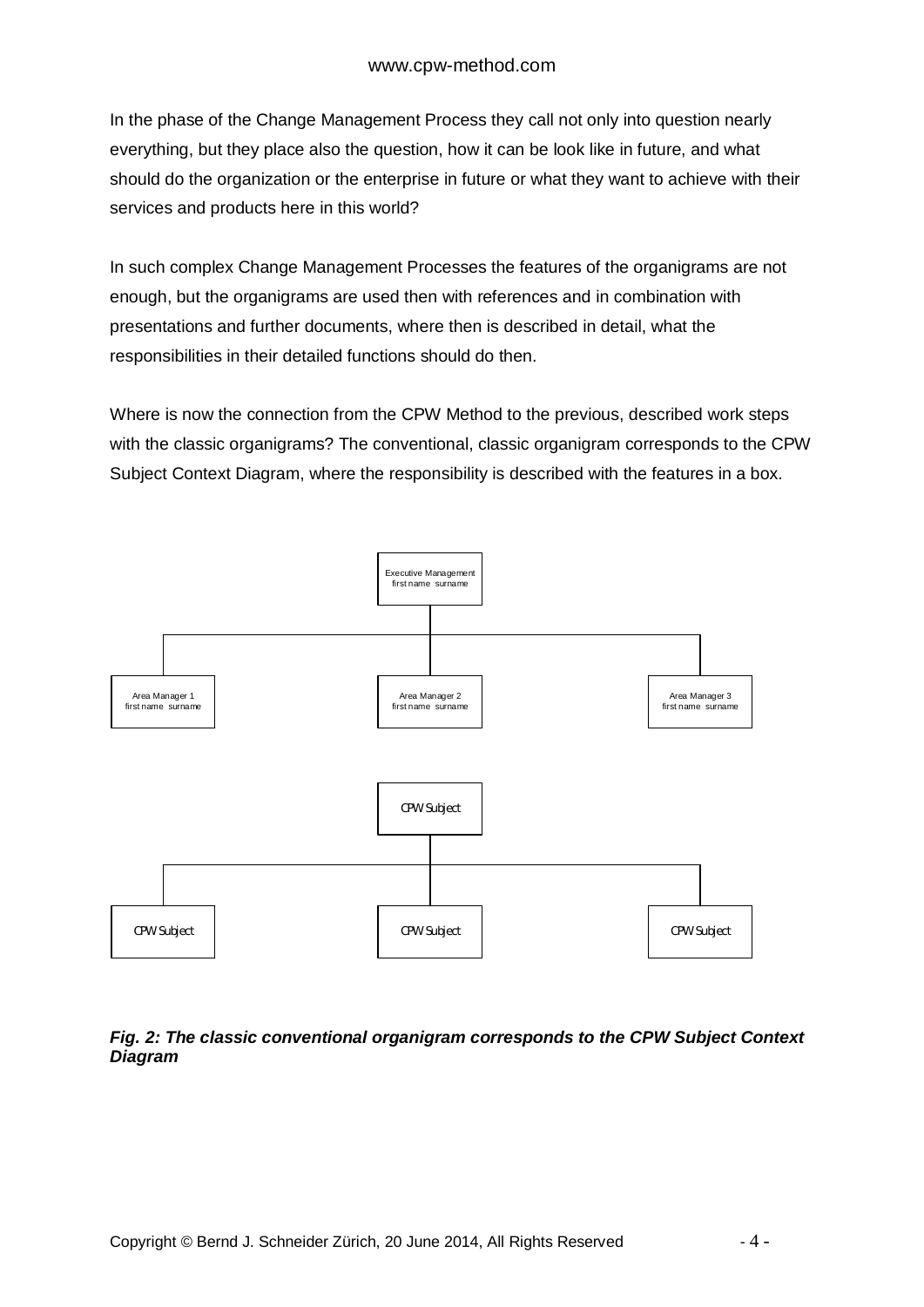There is not only at the CPW Method only the CPW Subject Context Diagram, where are described the responsibilities, but also the CPW Subject Object Context Diagram, where is relevant the question: Who is responsible for what? This means for what have the responsibilities a concrete responsibility, which is then described in a second box, the CPW Object. This means, in the CPW Object are described the detailed tasks or functions respective the area functions or the business area functions of a responsibility.

With this kind of representation people become a very fast and more concrete picture and understanding at the question, who is responsible for what?



*Fig. 3: The CPW Subject Object Context Diagram with example*